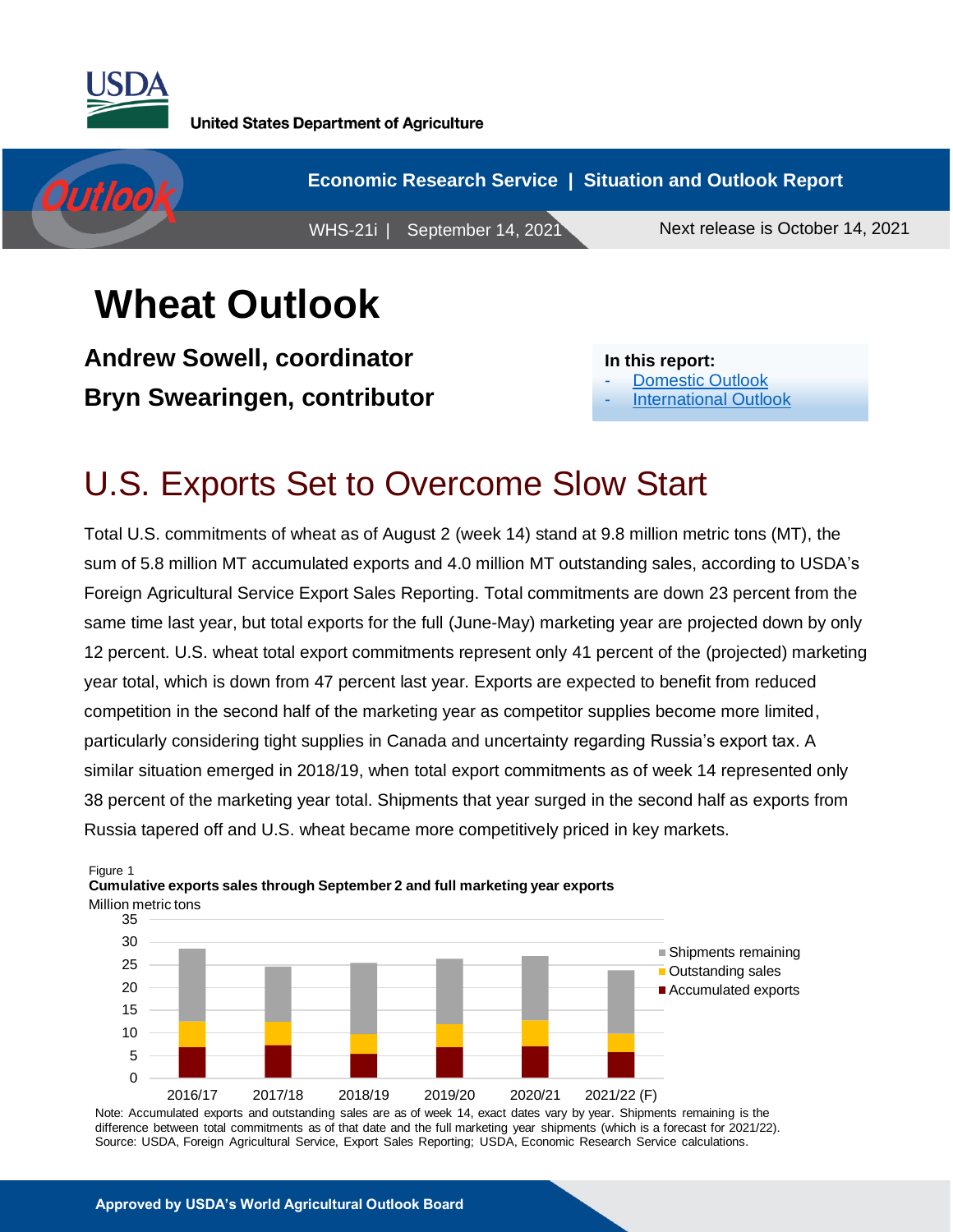# <span id="page-1-0"></span>Domestic Outlook

### Domestic Changes at a Glance:

- U.S. wheat production is unchanged this month. USDA's National Agricultural Statistics Service (NASS) will update U.S. wheat production in the September 30 *Small Grains Summary* report.
- According to the September 7 NASS *Crop Progress* report, the spring wheat harvest in the primary 6 states is 95 percent complete as of September 5, ahead of last year (80 percent) and the recent 5-year average (83 percent). Winter wheat plantings for 2022/23 have begun, with seeding estimated to be 5 percent complete in the primary 18 producing States. This compares with 5 percent last year and a 5-year average of 3 percent.
- Food use for 2020/21 is revised upward by 2 million bushels to 961 million with a larger first quarter estimate of nonmilled food use. The additional consumption is accounted for by hard red winter (HRW) wheat. With stocks and total consumption unchanged, feed and residual is adjusted lower to offset.
- Total wheat food use is adjusted higher in 2021/22 to maintain a similar growth trajectory in the coming year. HRW food use is boosted 4 million bushels to 400 million, while durum food use is cut 2 million bushels to 82 million, partly driven by the slow pace of durum imports. Durum use is projected to return to a normal level after spiking in the past year because of strong consumer demand for pasta products during the COVID-19 pandemic. High durum prices also contribute to the expectation of reduced consumption of that class.
- The 2021/22 all-wheat export forecast is unchanged at 875 million bushels, but there are offsetting changes to individual classes. HRW exports are cut 5 million bushels to 355 million based on a slow pace of export sales, while soft red winter (SRW) wheat is boosted 5 million to 120 million. Exports of both HRW and SRW are projected up from last year.
- The 2021/22 all-wheat import forecast is reduced 10 million bushels to 135 million on the pace of trade. Hard red spring (HRS) and durum are reduced by 5 million bushels to 65 million and 55 million bushels, respectively. Both the HRS and durum crops were significantly impacted by drought in the Northern Plains this year, resulting in tight supplies and higher prices. However, imports in June and July were limited for both classes as production in Canada, the main supplier, was also impacted by drought.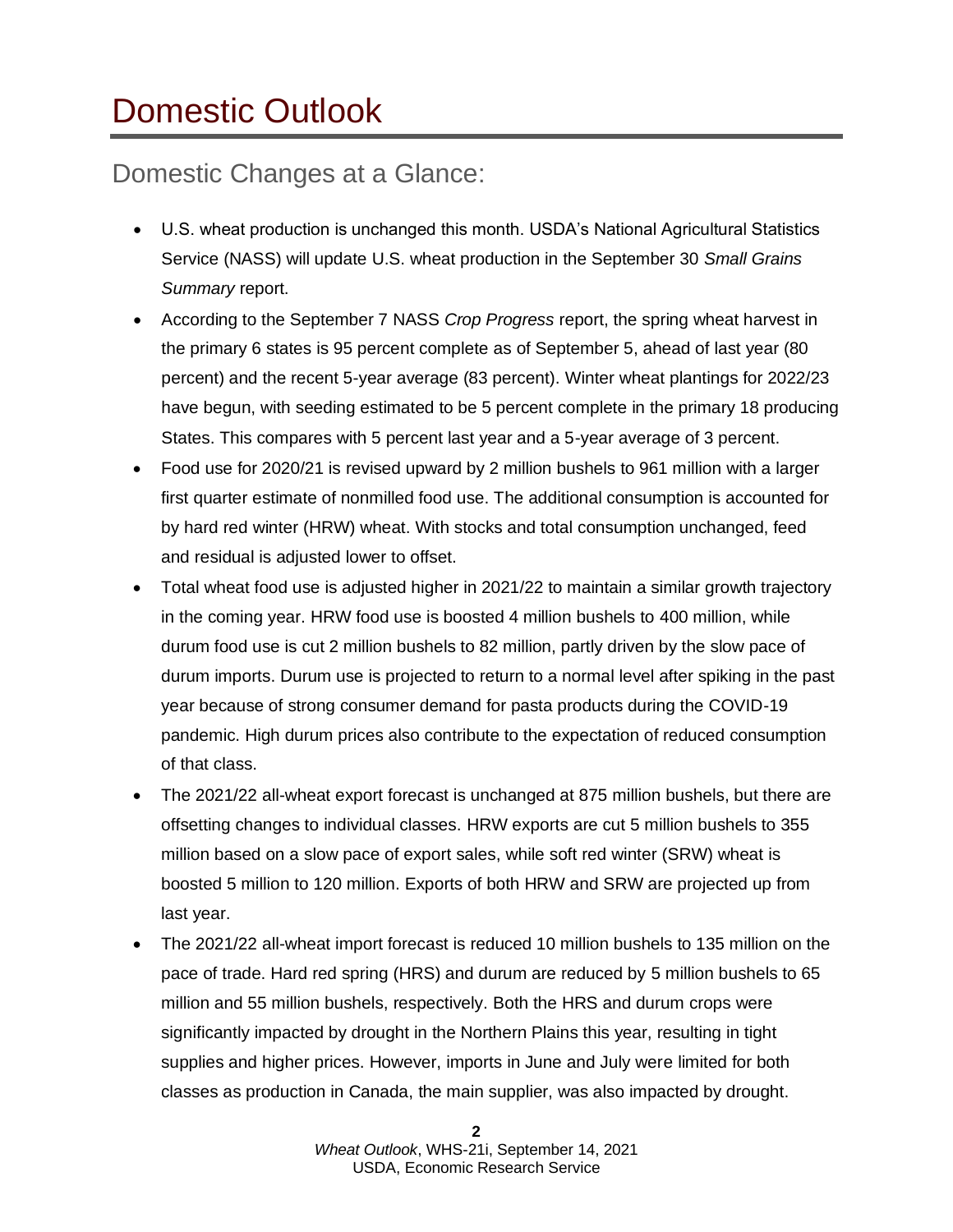- According to USDA's Foreign Agricultural Service Export Sales data (as of September 2), total U.S. commitments—accumulated exports plus outstanding sales—are approximately 9.8 million metric tons, down 23 percent from last year. Exports for the full June-May marketing year, at 875 million bushels, are projected down 12 percent from the previous year. The pace of shipments and sales has lagged somewhat in the early months of 2021/22 but is expected to pick up later in the marketing year with more buyers anticipated to return to U.S. wheat as competitor supplies become tighter.
- The 2021/22 Season-Average Farm Price (SAFP) is reduced \$0.10 per bushel to \$6.60 based on lower-than-expected farmgate prices as reported in the August 31 NASS *Agricultural Prices* report. The July 2021 all-wheat farmgate price was estimated at \$6.26, which is up from \$6.24 in June 2021 and substantially above the \$4.54 in July 2020. Although futures prices remain robust and future months are expected to show larger farmgate prices, July is typically the largest month of wheat marketing, which makes it unlikely that the SAFP will reach the previously estimated target.
- The major changes to the U.S. all-wheat balance sheet are summarized in table 1.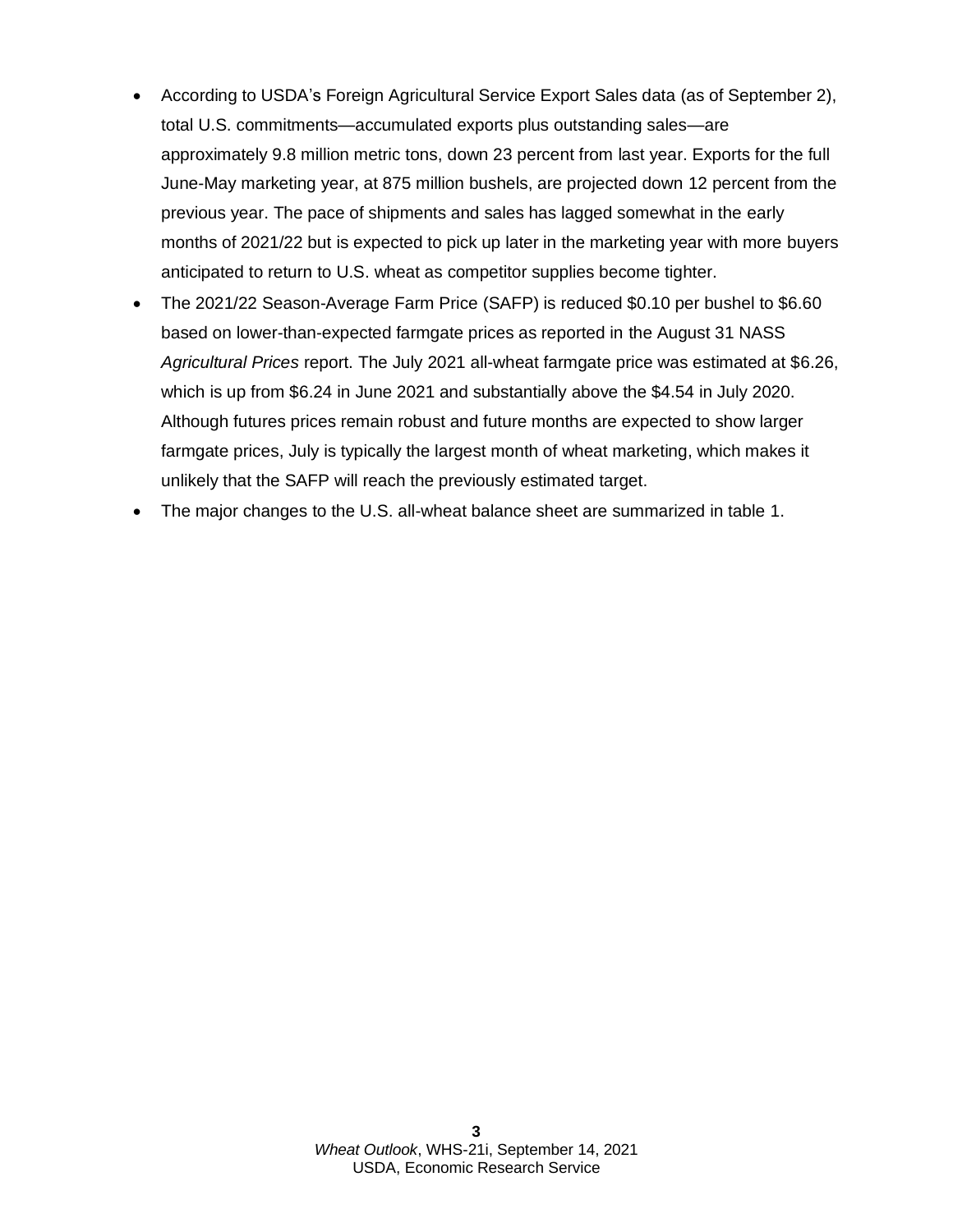| Table 1 - U.S. wheat supply and use at a glance 2021/22 (in million bushels)                      |                             |                          |                             |                                        |                                                                                                                                              |  |
|---------------------------------------------------------------------------------------------------|-----------------------------|--------------------------|-----------------------------|----------------------------------------|----------------------------------------------------------------------------------------------------------------------------------------------|--|
| <b>Balance</b><br>sheet item                                                                      | 2020/21<br><b>September</b> | 2021/22<br><b>August</b> | 2021/22<br><b>September</b> | 2021/22<br>Change<br>month to<br>month | <b>Comments</b>                                                                                                                              |  |
| Supply, total                                                                                     |                             |                          |                             |                                        | <b>June-May Marketing</b><br>Year (MY)                                                                                                       |  |
| <b>Beginning</b><br>stocks                                                                        | 1,028                       | 844                      | 844                         | $\mathbf 0$                            |                                                                                                                                              |  |
| Production                                                                                        | 1,826                       | 1,697                    | 1,697                       | $\overline{0}$                         | No update until September<br>30.                                                                                                             |  |
| Imports                                                                                           | 100                         | 145                      | 135                         | $-10$                                  | Durum and Hard Red Spring<br>both reduced by 5 million<br>bushels on pace of trade.                                                          |  |
| Supply, total                                                                                     | 2,954                       | 2,686                    | 2,676                       | $-10$                                  |                                                                                                                                              |  |
| <b>Demand</b>                                                                                     |                             |                          |                             |                                        |                                                                                                                                              |  |
| Food                                                                                              | 961                         | 962                      | 964                         | $+2$                                   | Food use expectations raised<br>on revision to 2020/21. Hard<br>Red Winter raised 4 million<br>bushels, while durum is<br>lowered 2 million. |  |
| Seed                                                                                              | 61                          | 62.0                     | 62.0                        | 0                                      |                                                                                                                                              |  |
| Feed and<br>residual                                                                              | 97                          | 160                      | 160                         | $\mathbf 0$                            |                                                                                                                                              |  |
| Domestic,<br>total                                                                                | 1,119                       | 1,184                    | 1,186                       | $+2$                                   |                                                                                                                                              |  |
| <b>Exports</b>                                                                                    | 992                         | 875                      | 875                         | $\mathbf 0$                            | Offsetting revisions to Hard<br>Red Winter (-5 million<br>bushels) and Soft Red Winter<br>(+5 million bushels).                              |  |
| Use, total                                                                                        | 2,110                       | 2,059                    | 2,061                       | $+2$                                   |                                                                                                                                              |  |
| Ending<br>stocks                                                                                  | 844                         | 627                      | 615                         | $-12$                                  | Ending stocks still projected<br>to be the lowest in 8 years.                                                                                |  |
| Season-<br>Average<br><b>Farm Price</b><br>(SAFP)                                                 | \$5.05                      | \$6.70                   | \$6.60                      | $-$0.10$                               | Weaker-than-expected cash<br>prices in the month of July.                                                                                    |  |
| Source: USDA, World Agricultural Outlook Board World Agricultural Supply and Demand<br>Estimates. |                             |                          |                             |                                        |                                                                                                                                              |  |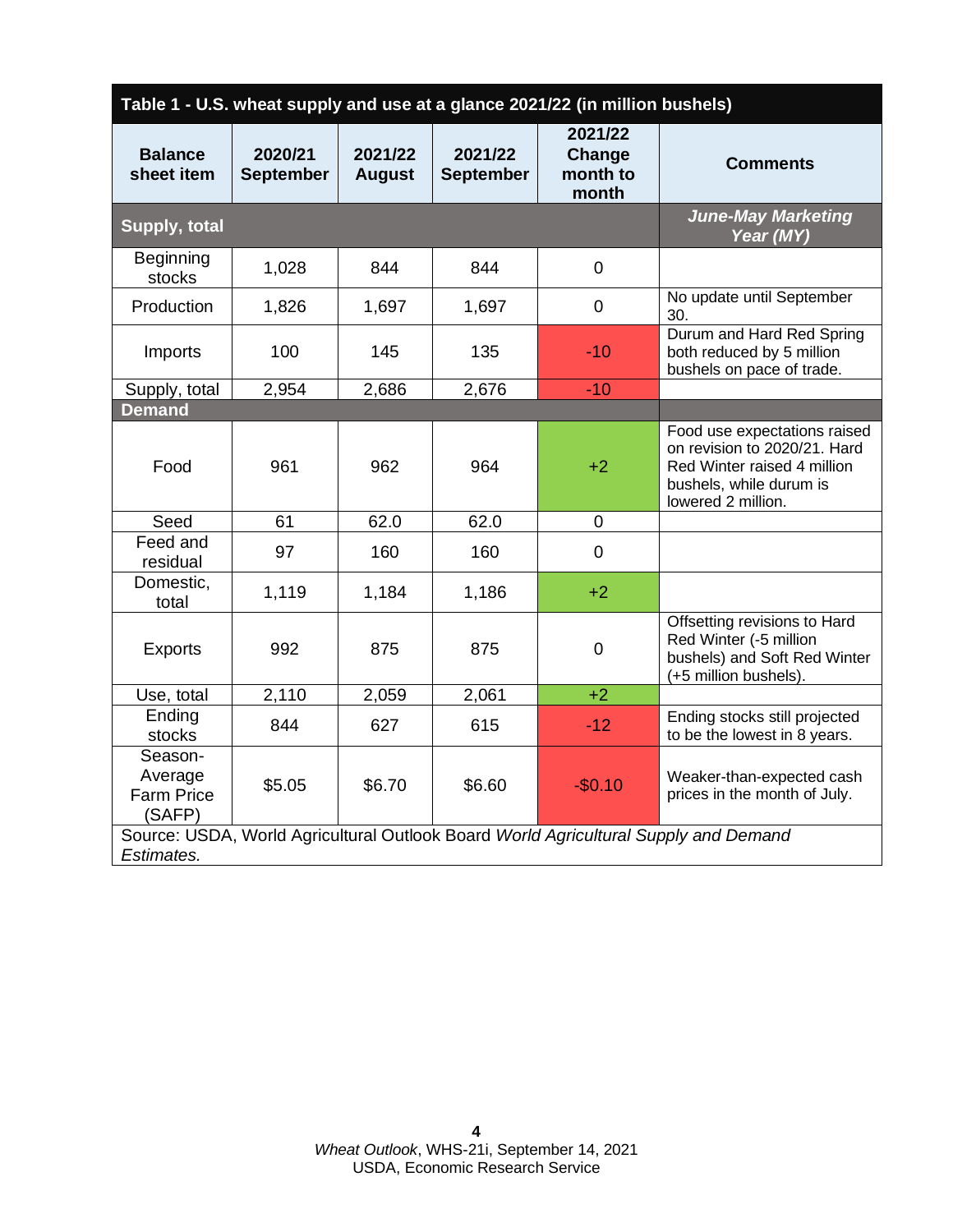# <span id="page-4-0"></span>**International Outlook**

## 2021/22 Global Wheat Production Remains at Record

Global wheat production is revised up 3.4 million metric tons (MT) to 780.3 million, driven entirely by larger foreign wheat production, with the U.S. crop still estimated at 46.2 million MT. **Australia** and **India** lead the increase with 1.5 million MT adjustments to both countries based on updated estimates from their statistical agencies.

Production in **Canada** is lowered 1 million MT to 23.0 million. This is based on a decrease in yield of 0.11 metric ton per hectare (MT/ha) to 2.5, driven by updated estimates from Statistics Canada. An increase in rainfall in late August in the Prairies has stalled the spring wheat harvest. While this rain replenished soil moisture for next year, it could further degrade the quality of the current spring wheat crop.

**Argentina** sees a decrease in production (-500,000 MT) as dry conditions during emergence and booting (last stage prior to head emergence and flowering) led to a lower yield estimate (down 0.07 MT/ha to 3.08). While east and south Argentina received rains, they are not enough to sustain an optimal wheat crop. Timely rains could help keep production in Argentina at a record of 20.0 million MT.

Offsetting these reductions, production in **Australia** is revised upwards to 31.5 million based on a yield increase (0.13 MT/ha to 2.41 MT/ha), which more than offsets a reduction to harvested area (-100,000 hectares to 13.1 million). The Normalized Difference Vegetation Index is reading average to above average for the month of August. As the crop approaches flowering stages, September precipitation will be pivotal for yield potential as areas that received below average precipitation in August will need a boost in soil moisture.

In Europe, Balkan states led the upward revisions to production with **Germany** partially offsetting these revisions. Production estimates increase to new records in **Bulgaria** (+650,000 MT to 6.7 million) and **Romania** (+300,000 MT to 10.3 million) on upward revisions to yield expectations. **Germany** saw a downward revision in production of 500,000 MT to 22.1 million based on lower yield expectations (-0.17 MT/ha to 7.62). Overall, the **European Union (EU)** production estimate increases by 400,000 MT to 139.0 million. The yield estimate for the EU is revised up to 5.81 MT/ha and remains short of the record. Production in **Serbia** is anticipated to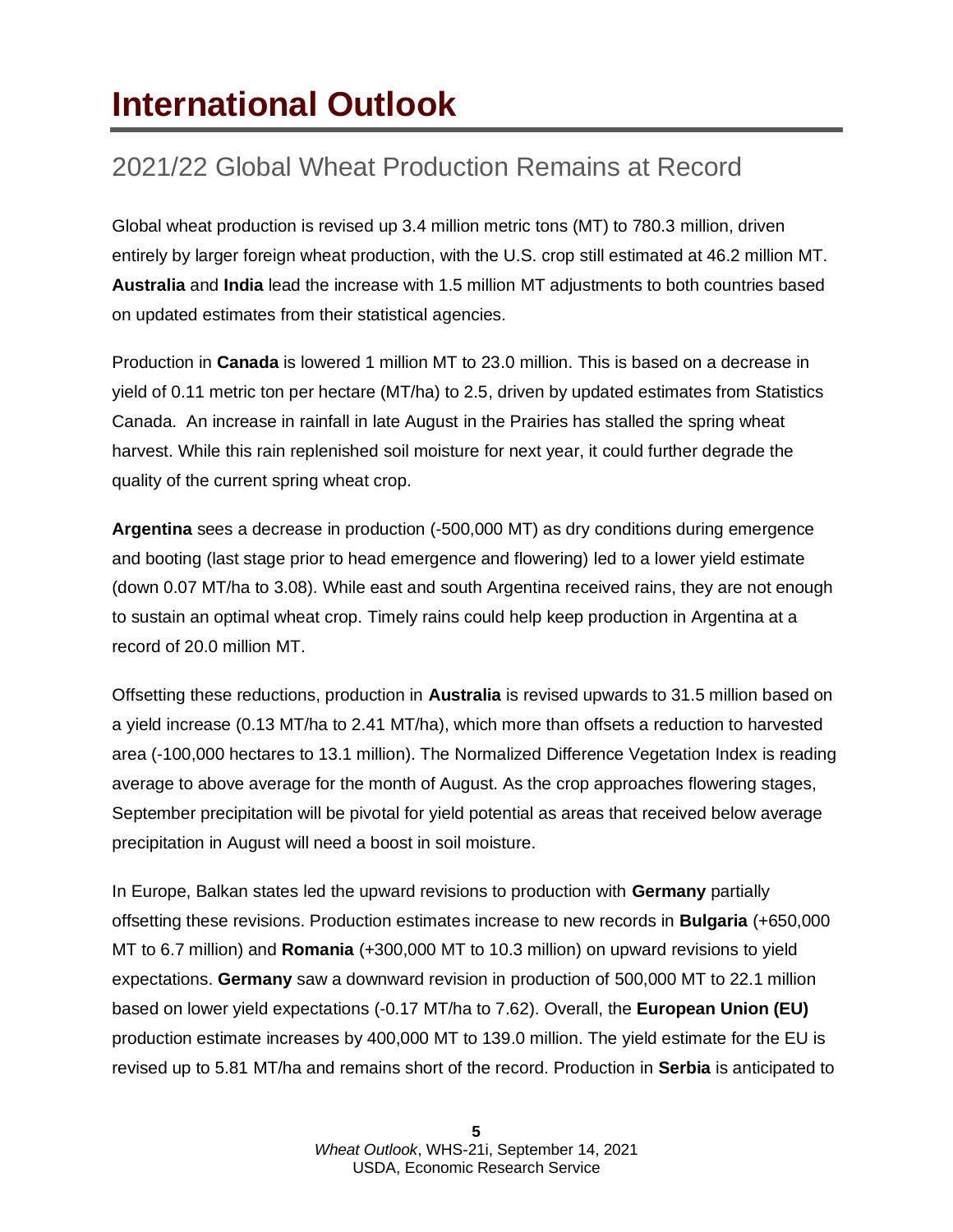match the current record of 3.2 million MT (up 300,000 MT from the previous month) based on higher anticipated yields (5.33 MT/ha).

Outside the major exporters, production in **India** is revised upward to 109.5 million MT with a yield increase (+0.09 MT/ha to 3.46) more than offsetting a reduction in harvested area (- 385,000 hectares to 31.6 million). Based on updated official data, **China** production is revised up 900,000 MT to 136.9 million with higher harvested area more than offsetting a lower yield. **South Africa** has received above average rain during May through July leading to a production increase of 200,000 MT to 2.1 million. Yield expectations are just short of the record at 4.02 MT/ha, up 0.33 MT/ha month-to-month. For an overview of all 2021/22 marketing year revisions, see table 2.

| Table 2 - Wheat production at a glance (2021/22), September 2021                                                               |                       |                     |                          |  |  |  |  |
|--------------------------------------------------------------------------------------------------------------------------------|-----------------------|---------------------|--------------------------|--|--|--|--|
| Country or region                                                                                                              | <b>Marketing year</b> | Production          | Month-to-month<br>change |  |  |  |  |
|                                                                                                                                |                       | <b>Million tons</b> |                          |  |  |  |  |
| World                                                                                                                          |                       | 780.3               | 3.4<br>9P                |  |  |  |  |
| Foreign                                                                                                                        |                       | 734.1               | 3.4<br>9P                |  |  |  |  |
| <b>United States</b>                                                                                                           | June-May              |                     | Ð                        |  |  |  |  |
|                                                                                                                                |                       |                     |                          |  |  |  |  |
| Argentina                                                                                                                      | December-November     | 20.0                | dы<br>(0.5)              |  |  |  |  |
| Australia                                                                                                                      | October-September     | 31.5                | 1.5<br>ЙÑ                |  |  |  |  |
| Canada                                                                                                                         | August-July           | 23.0                | r la<br>(1.0)            |  |  |  |  |
| China                                                                                                                          | July-June             | 136.9               | 0.9<br>ЙΝ                |  |  |  |  |
| <b>European Union</b>                                                                                                          | July-June             | 139.0               | 0.4<br>9P                |  |  |  |  |
| India                                                                                                                          | April-March           | 109.5               | 1.5<br>ЙN                |  |  |  |  |
| Serbia                                                                                                                         | July-June             | 3.2                 | 0.3<br>qр                |  |  |  |  |
| South Africa<br>October-September                                                                                              |                       | 2.1                 | 0.2<br>砰                 |  |  |  |  |
| Source: USDA, Economic Research Service; USDA, Foreign Agricultural Service, Production,<br>Supply, and Distribution database. |                       |                     |                          |  |  |  |  |

## Global Wheat Consumption Increase Led by Feed and Residual Use

The global wheat consumption forecast in 2021/22 increased by 2.1 million MT to 786.9 million. This increase is largely due to an upward revision to feed and residual of 1.8 million MT to 159.2 million, which if realized will be a new record in 2021/22. **China** and **Australia** see an upward revision to feed and residual because of larger crops. China is revised up 1 million MT to 36.0 million and Australia is revised up 200,000 MT to 4.7 million. While the discount for wheat relative to corn in China (measured by the national average price), has decreased since May 2021, wheat remains competitive in feed rations (figure 2). **Kazakhstan** and **Pakistan** see an

> **6** *Wheat Outlook*, WHS-21i, September 14, 2021 USDA, Economic Research Service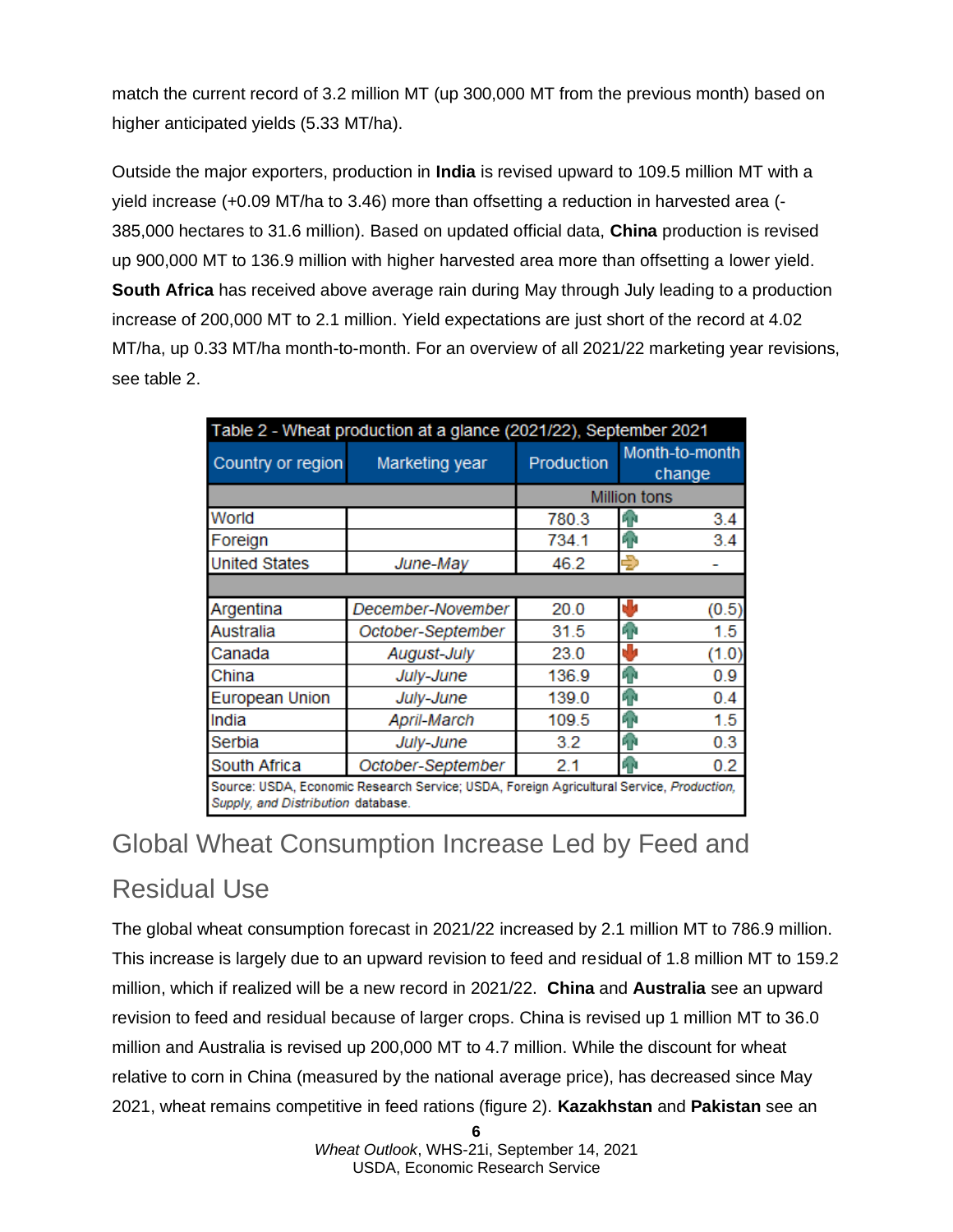increase in feed and residual use of 200,000 MT to 1.5 million and 1.2 million, respectively. For 2020/21, feed and residual is down 619,000 MT with a reduction to **Canada** (-780,000 MT) partially offset by an increase to **Bangladesh** (+100,000 MT).

#### Figure 2 **China wheat-corn domestic price spread in 2021 remains low**



Wheat-to-corn price spread in U.S. dollars

Notes: This price spread indicates the gap between the wholesale national average for wheat and maize. Prices used in wheat-to-corn price spread are reported as U.S. dollars per metric ton. Source: Food and Agriculture Organization of the United Nations, Global Information and Early Warning System.

Food, seed, and industrial (FSI) consumption remains steady month to month with only a 239,000 MT upward revision to 627.7 million. For 2020/21, FSI consumption is revised downward by 916,000 MT to 618.2 million. **India** is projected smaller by 802,000 MT to 95.8 million based on an upward revision to ending stocks.

A slight adjustment is also made to total consumption based on the local marketing year (MY) trade adjustments for 2021/22. The unaccounted trade is increased by about 900,000 MT to 2.7 million as a result of MY exports being lowered more than MY imports. By adding this to total consumption, the total adjusted consumption in 2021/22 is projected at 789.6 million MT.

## Global Wheat Trade Marginally Higher for 2021/22

Global wheat trade is raised slightly month to month. July-June Trade Year (TY) exports increase by 1.1 million MT to 200.9 million with stronger exports for **Australia** and **India**. Australia sees an increase in exports of 500,000 MT to 24.0 million because of larger anticipated production. India is revised upwards by 900,000 MT to 3.5 million based on abundant supplies and competitive prices to nearby markets, such as Bangladesh. Partially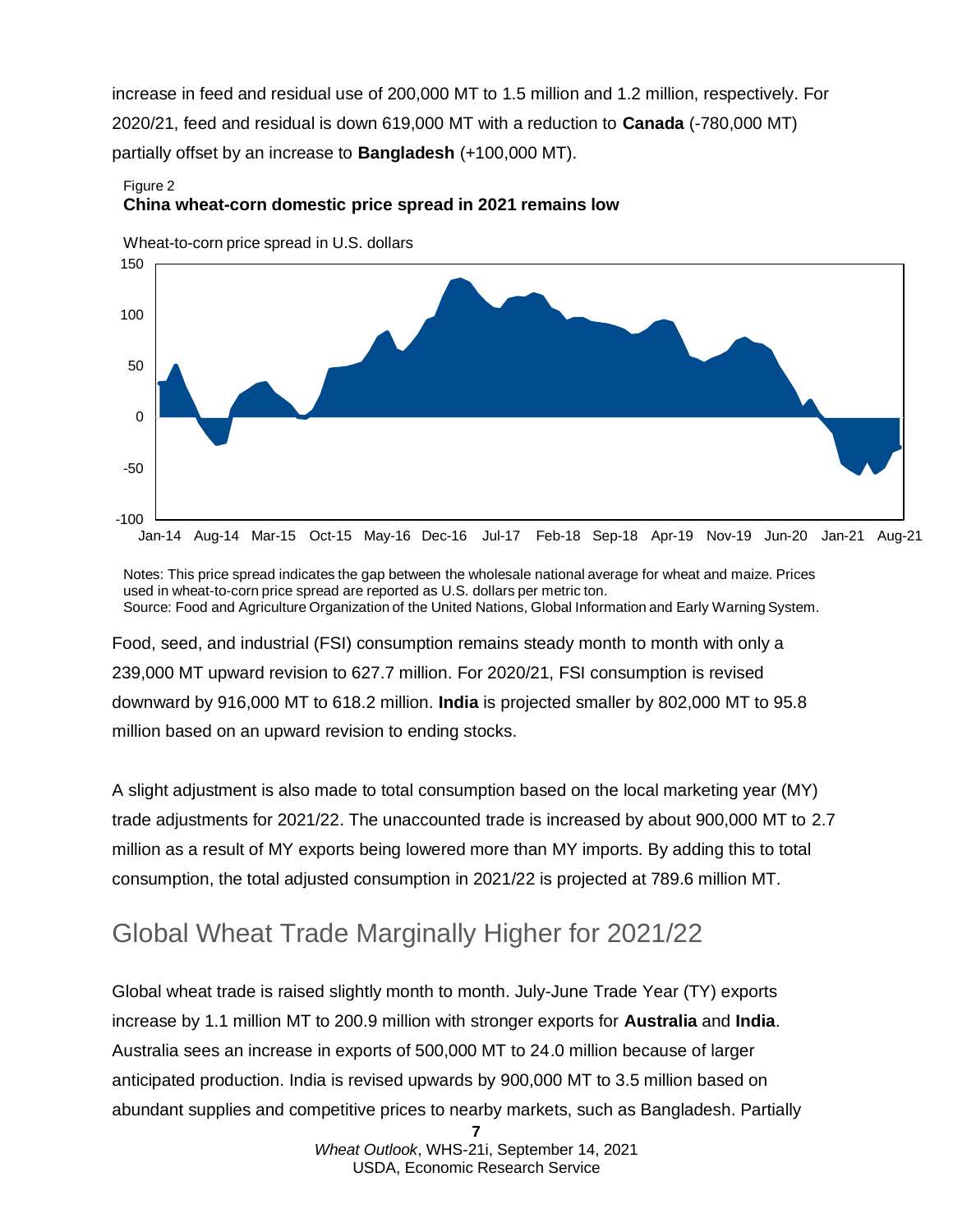offsetting these upward revisions is a decrease in exports for **Canada** (-500,000 MT to 17.0 million) as difficult growing conditions continue to diminish crop prospects. Several countries saw adjustments to the 2020/21 trade year exports due to finalized trade data. Most notably, the **EU** was revised down 1.1 million due to lower-than-expected shipments in the month of June. See table 3 below for a summary of the major export changes this month.

| 2020/21 Adjustments                                                      |           |          |                                                                                               |  |                                                                                                          |  |  |
|--------------------------------------------------------------------------|-----------|----------|-----------------------------------------------------------------------------------------------|--|----------------------------------------------------------------------------------------------------------|--|--|
|                                                                          |           |          | Table 3 - Summary of export adjustments, September 2021 <sup>1</sup><br>2021/2022 Adjustments |  |                                                                                                          |  |  |
|                                                                          |           |          | September                                                                                     |  |                                                                                                          |  |  |
| estimate                                                                 |           |          | estimate                                                                                      |  | Change                                                                                                   |  |  |
|                                                                          |           |          | 1,000 metric tons                                                                             |  |                                                                                                          |  |  |
| 197,679                                                                  |           | (477     | 200,923                                                                                       |  | 1,105                                                                                                    |  |  |
| 26,702                                                                   |           |          | 24,500                                                                                        |  |                                                                                                          |  |  |
|                                                                          |           |          |                                                                                               |  |                                                                                                          |  |  |
| 19,782                                                                   |           |          | 24,000                                                                                        |  | 500                                                                                                      |  |  |
| 27,706                                                                   |           |          | 17,000                                                                                        |  | (500)                                                                                                    |  |  |
| 29,623                                                                   | J         | (1, 127) | 35,000                                                                                        |  |                                                                                                          |  |  |
| 3,450                                                                    | h P       | 350      | 3,500                                                                                         |  | 900                                                                                                      |  |  |
| 8,128                                                                    | 仆         | 128      | 7,200                                                                                         |  |                                                                                                          |  |  |
| 600                                                                      |           |          | 500                                                                                           |  | 100                                                                                                      |  |  |
| 38,500                                                                   |           |          | 35,000                                                                                        |  |                                                                                                          |  |  |
| 961                                                                      | ብ         | 21       | 1,000                                                                                         |  | 100                                                                                                      |  |  |
| 165,851                                                                  |           | 101      | 23,500                                                                                        |  |                                                                                                          |  |  |
| 1Month-over-month changes to the July/June Trade Year. Changes less than |           |          |                                                                                               |  |                                                                                                          |  |  |
| 100,000 metric tons are not included.                                    |           |          |                                                                                               |  |                                                                                                          |  |  |
| Production, Supply, and Distribution database.                           |           |          |                                                                                               |  |                                                                                                          |  |  |
|                                                                          | September | ИP       | Change<br>1,000 metric tons                                                                   |  | ИP<br>h<br>h<br>hР<br>ИP<br>Source: USDA, Economic Research Service; USDA, Foreign Agricultural Service, |  |  |

Imports in 2021/22 are marginally revised upward by 910,000 MT to 197.1 million. The largest revisions are to **Iran**, **Kazakhstan**, and **Bangladesh**. Iran and Kazakhstan are both projected to import more wheat due to lower production year over year, with Russia the major supplier in both cases. Bangladesh is revised upward by 300,000 MT to 7.2 million based on consumption growth in prior years. Imports in 2020/21 remain steady with offsetting reductions. See table 4 for a summary of major import adjustments for 2020/21 and 2021/22 trade year.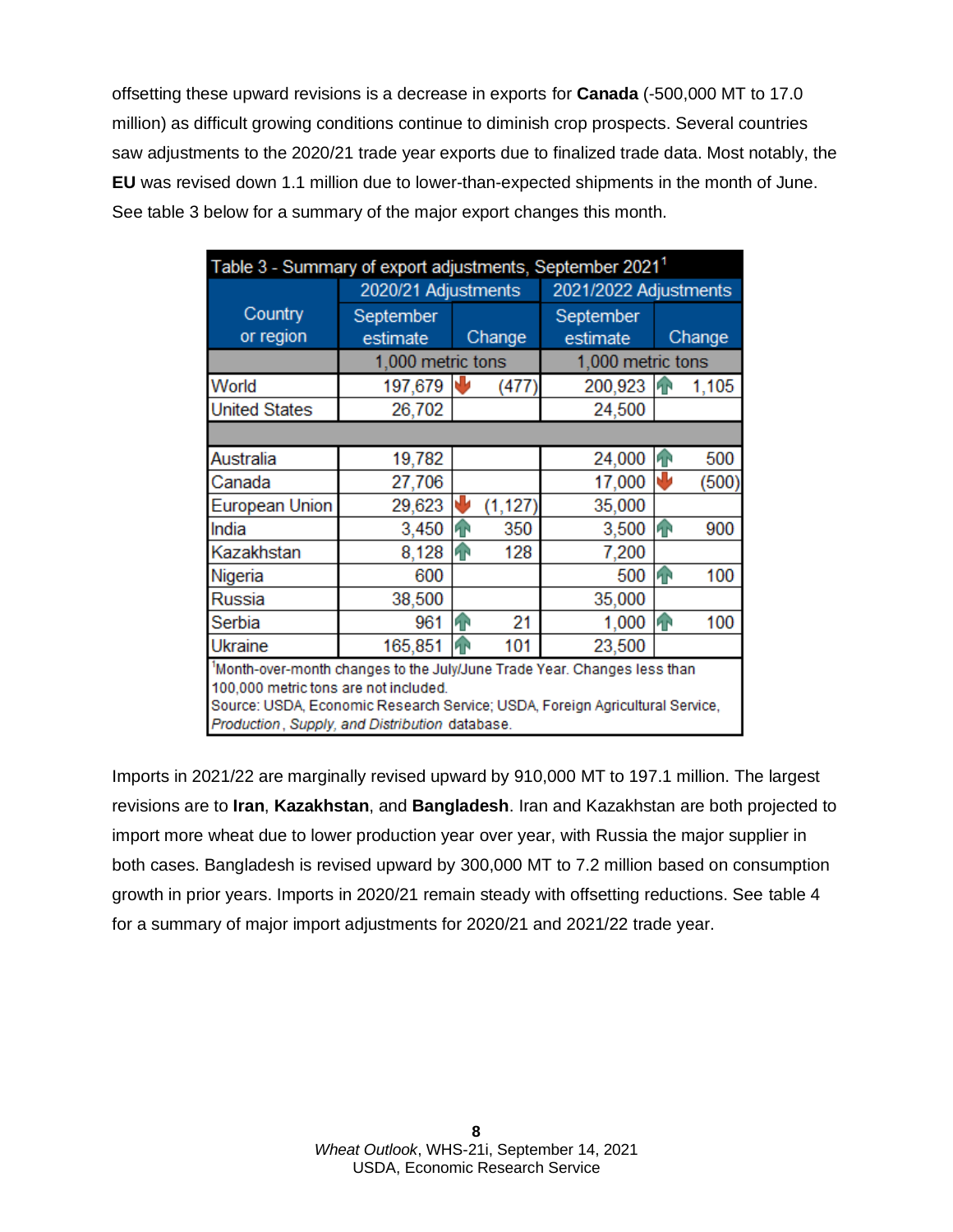| Table 4 - Summary of import adjustments, September, 2021 <sup>1</sup>                                                 |                     |                    |        |                       |               |        |  |
|-----------------------------------------------------------------------------------------------------------------------|---------------------|--------------------|--------|-----------------------|---------------|--------|--|
|                                                                                                                       | 2020/21 Adjustments |                    |        | 2021/2022 Adjustments |               |        |  |
| Country                                                                                                               | September           |                    |        | September             |               |        |  |
| or region                                                                                                             | estimate            |                    | Change | estimate              |               | Change |  |
|                                                                                                                       | 1,000 metric tons   |                    |        | 1,000 metric tons     |               |        |  |
| World                                                                                                                 | 194,348             | $\mathbf{P}$       | 2      | 197,079 个             |               | 910    |  |
| <b>United States</b>                                                                                                  | 2,689               |                    |        | 3,700                 |               |        |  |
|                                                                                                                       |                     |                    |        |                       |               |        |  |
| Algeria                                                                                                               | 7,519               | ₩                  | (119)  | 7,150                 |               |        |  |
| Bangladesh                                                                                                            | 7,150               | 4P                 | 450    | 7,200                 | $\mathbf{P}$  | 300    |  |
| <b>Belarus</b>                                                                                                        | 81                  |                    |        | 100                   | J             | (100)  |  |
| Chile                                                                                                                 | 1,558               | $\mathbf{P}$       | 108    | 1,500                 | $\widehat{A}$ | 100    |  |
| Egypt                                                                                                                 | 12,149              | ₩                  | (351)  | 13,000                |               |        |  |
| <b>European Union</b>                                                                                                 | 5,373               | ⊌                  | (17)   | 5,400                 |               |        |  |
| Indonesia                                                                                                             | 10,350              | $\mathbf{P}$       | 150    | 10,400                |               |        |  |
| Iran                                                                                                                  | 2,200               |                    |        | 2,500                 | $\mathbf{P}$  | 400    |  |
| Iraq                                                                                                                  | 2,713               | J                  | (127)  | 2,800                 |               |        |  |
| Israel                                                                                                                | 1,629               | ⊌                  | (171)  | 1,800                 |               |        |  |
| Kazakhstan                                                                                                            | 800                 | $\mathbf{\hat{r}}$ | 200    | 800                   | $\widehat{A}$ | 300    |  |
| Morocco                                                                                                               | 5,191               | ₩                  | (209)  | 4,500                 |               |        |  |
| Nigeria                                                                                                               | 6,586               | $\mathbf{\hat{P}}$ | 86     | 5,800                 | 个             | 200    |  |
| Saudi Arabia                                                                                                          | 2,816               | ₩                  | (184)  | 3,200                 |               |        |  |
| South Africa                                                                                                          | 1,819               | $\mathbf{P}$       | 22     | 1,900                 | ₩             | (200)  |  |
| Switzerland                                                                                                           | 480                 | J                  | (20)   | 500                   | J             | (100)  |  |
| Uzebekistan                                                                                                           | 3,758               | ńн                 | 258    | 3,200                 |               |        |  |
| 1Month-over-month changes to the July/June Trade Year. Changes less than                                              |                     |                    |        |                       |               |        |  |
| 100,000 metric tons are not included.<br>Source: USDA, Economic Research Service; USDA, Foreign Agricultural Service, |                     |                    |        |                       |               |        |  |
| Production, Supply and Distribution database                                                                          |                     |                    |        |                       |               |        |  |

### Mild Relief for Global Ending Stocks in 2020/21 and 2021/22

Global ending stocks are revised up by 3.7 million MT to 292.6 million for 2020/21. Most of this upward revision is due to **Canada** and the **EU**. Statistics Canada released an updated ending stocks figure for 2020/21 of 5.7 million MT, which is up 1.9 million MT from the USDA August estimate. For the EU, their 2020/21 ending stocks are revised up 1 million MT to 10.1 million due to the slower pace of exports at the end of the marketing year.

For 2021/22, global ending stocks are revised up 4.2 million MT to 283.2 million. Most of this change is based on higher beginning stocks anticipated for 2021/22. A few countries saw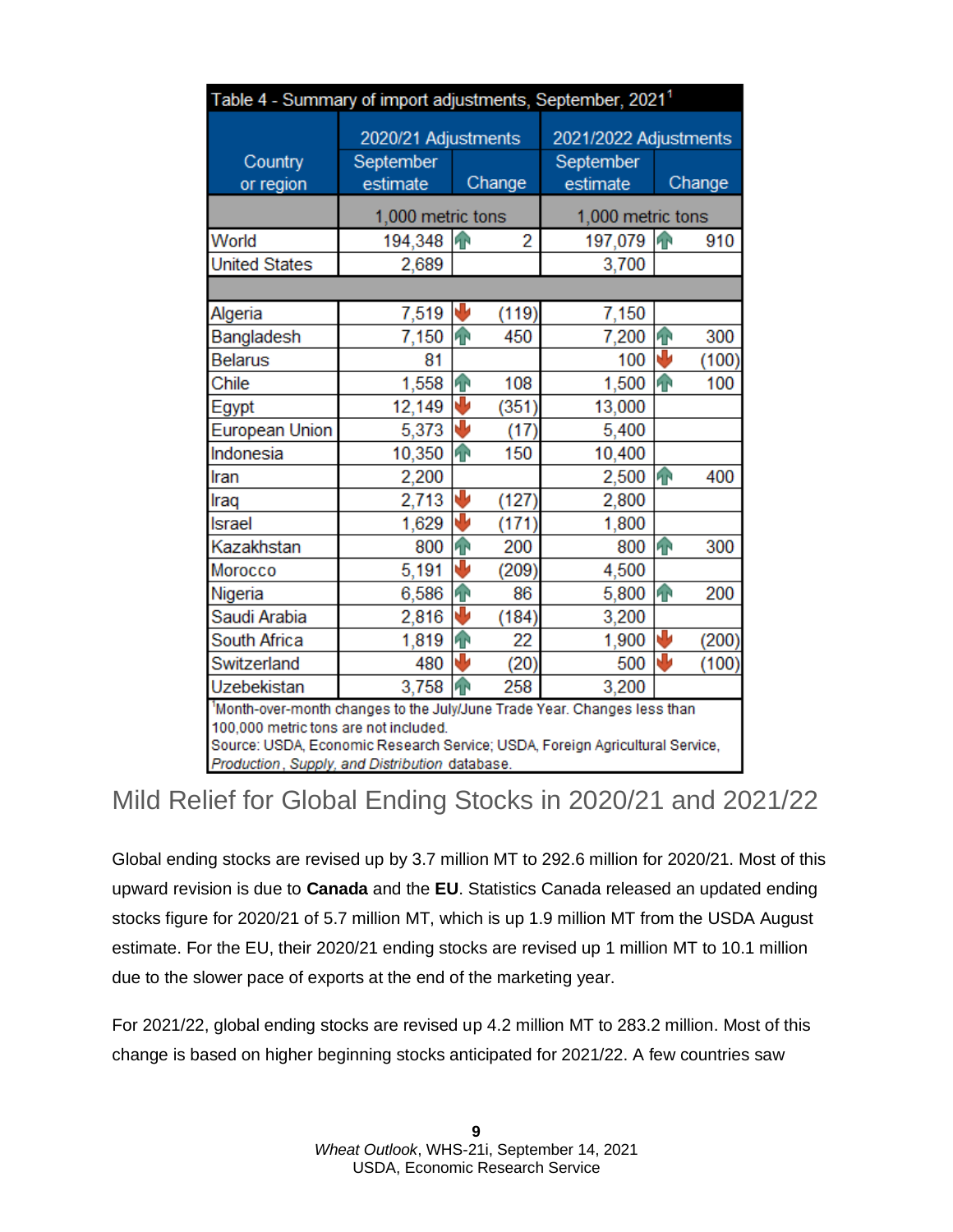upward revisions due to larger forecasts for production: **India** (1.4 million MT to 28.8 million), **Australia** (300,000 MT to 4.9 million), the **EU** (1.4 million MT to 11.0 million).

Figure 3 shows the month-to-month change for ending stocks of the major exporters. While ending stocks are still tight compared to recent years, these revisions have provided some relief to global stocks.

Figure 3



Million metric tons (MMT) **Major exporters' ending stocks revised up for 2020/21 and 2021/22**

Note: Major exporters include Argentina, Australia, Canada, the EU, Kazakhstan, Russia, Ukraine, and the United **States** 

Source: USDA, Economic Research Service; USDA, Foreign Agricultural Service, *Production, Supply, and Distribution*  database.